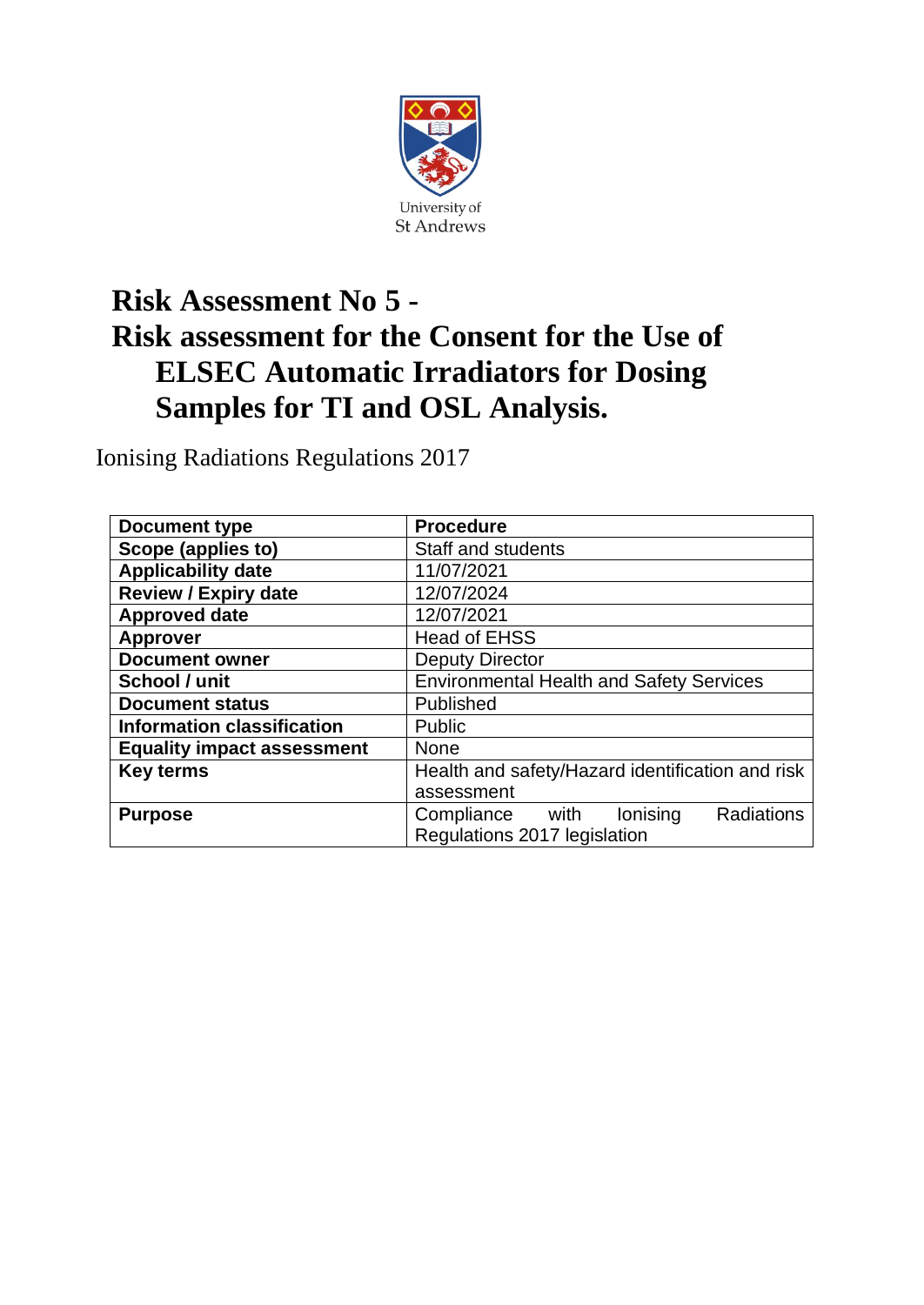**RISK ASSESSMENT 5 – Use of ELSEC Automatic Irradiators for Dosing Samples for TI and OSL Analysis - IRR 2017**

**Description of Work and Scope of the Assessment**

Use of automatic irradiators for dosing samples for TL and OSL analysis

#### **This risk assessment has been carried out in accordance with the Ionising Radiations Regulations 2017 (IRR17) Approved Code of Practice (ACoP). This risk assessment only addresses the radiological risks associated with the type of equipment detailed above.**

**Who is at risk?** 

The operator and other workers in the laboratory

#### **ACoP Paragraph 70 - Matters to be considered in an assessment, where relevant**

**70(a) - Nature of the radiation sources likely to be present**

ELSEC 1 (A Littlemore Scientific Engineering automatic irradiator): **<sup>90</sup>Sr/<sup>90</sup>Y, source strength 3.70GBq**

ELSEC 2 (A Littlemore Scientific Engineering automatic irradiator): **<sup>241</sup>Am, source strength 2mCi (0.074Gbq)**

#### **70(b) - Estimated dose rates**

External – external dose rate originates entirely from bremsstrahlung due to interaction of beta particles in the shielding materials.

#### **70(c) - Likelihood of contamination arising and being spread**

None

#### **70(d) - Results of previous personal dosimetry and area monitoring**

see appendix 1

# **70(e) - Advice from manufacturers or suppliers about safe use and maintenance of equipment**

Only trained and experienced workers (or inexperienced workers under close personal supervision by an experienced trained worker) allowed into the area where this work is undertaken.

The ELSEC irradiators should be positioned in such a way that the space underneath the reader is inaccessible.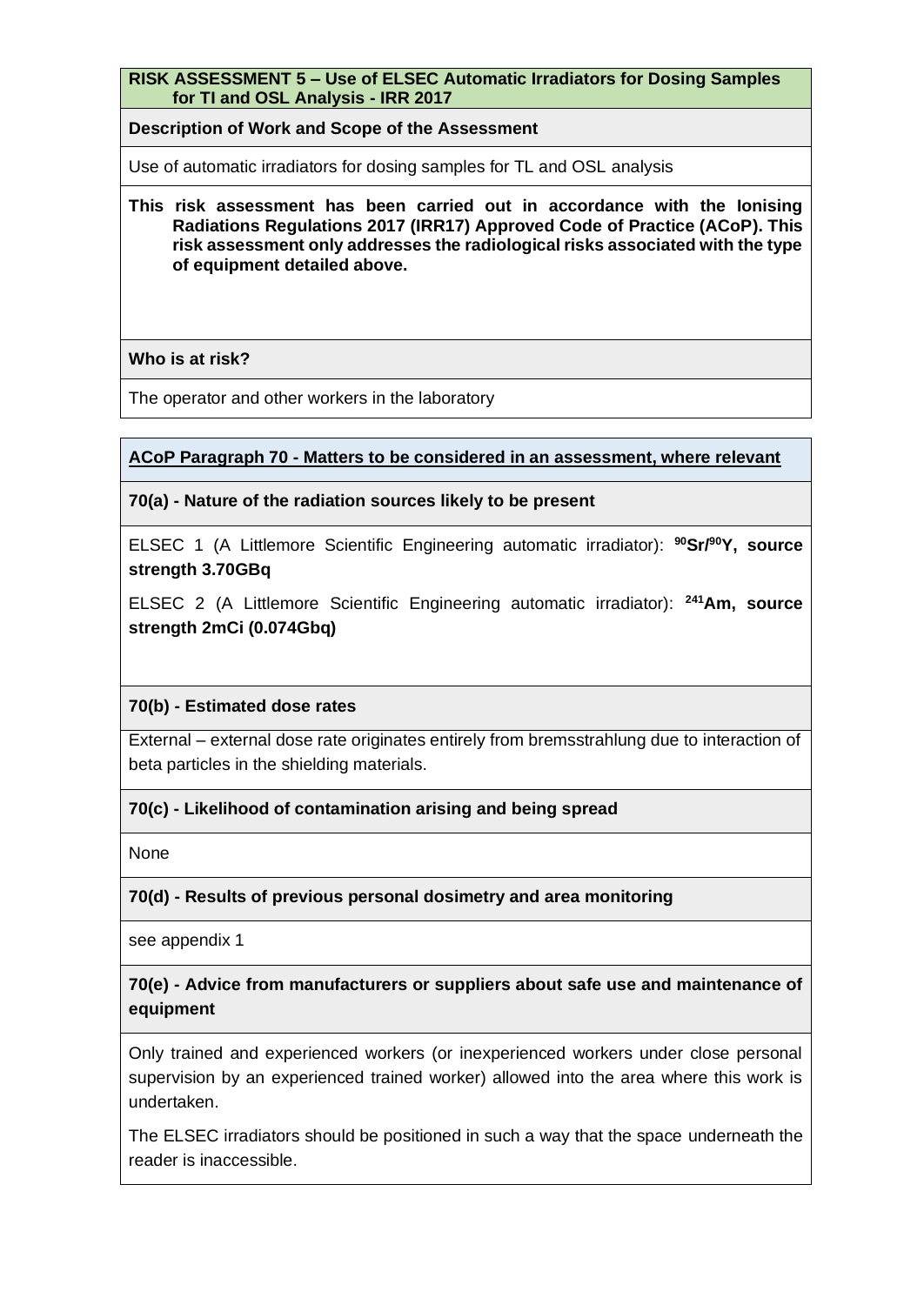All workers must wear a whole body dosimeter badge when entering this area.

# **70(f) - Engineering Controls, etc. In place or planned**

The sources are contained within lead shielding. Samples are introduced for dosing via a sample tray. The sample door is narrow, so that fingers cannot accidently be placed under the source.

# **70(g) - Planned Systems of Work**

Only trained and experienced workers (or inexperienced workers under close personal supervision by an experienced trained worker) allowed into the area where this work is undertaken.

Local rules apply in the laboratory. See Appendix B

In the event of malfunction of the irradiator, i.e. if the irradiator behaves unusually or there is any suggestion of improper operation, the user must stop using the equipment immediately, evacuate the immediate area and request the assistance of a qualified radiation expert with appropriate medical and dosimetric monitoring

# **70(h) - Estimated airborne and surface contamination levels**

None

#### **70(i) - Effectiveness and suitability of PPE**

Laboratory coat

# **70(j) - Unrestricted access to high dose rates or significant contamination**

Not allowed. Only trained and experienced workers (or inexperienced workers under close personal supervision by an experienced trained worker). All workers exit the room when ELSEC irradiators are running.

#### **70(k) - Possible accident situations, their likelihood and severity**

See Table 1

# **70(l) - Consequences of failure of Control Measures including Systems of Work**

See Table 1

# **70(m) - Steps taken to prevent accidents, or limit their consequences**

See Table 1.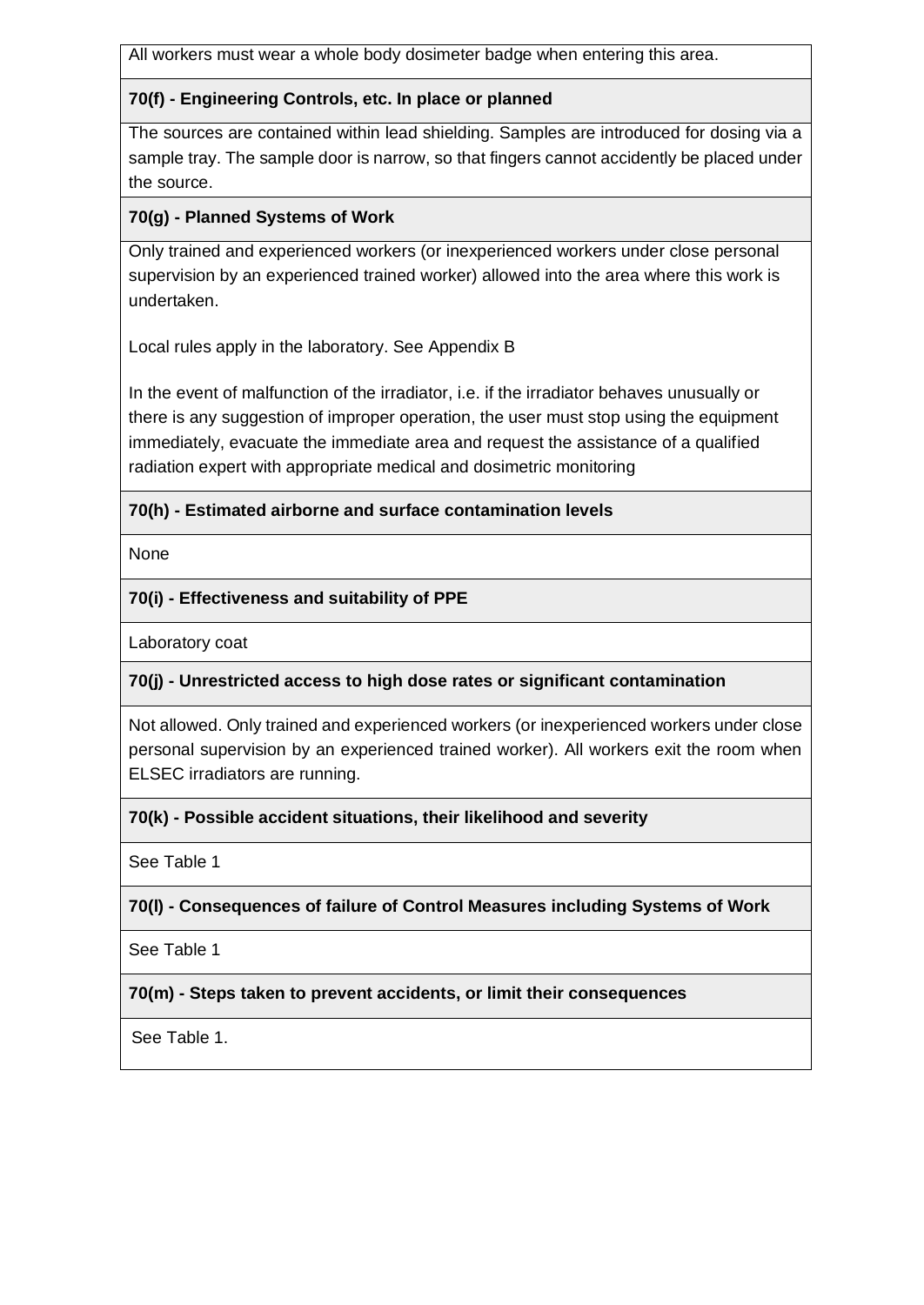| <b>TABLE 1: Personal</b> |
|--------------------------|
|                          |

|                | Who is                     | <b>Hazard</b>                                                                                                                       | <b>Initial Risk</b>                                                             |                |                | <b>Controls</b> |                                                                                                                                                                                                                                                                                                                                                                                                 | <b>Residual Risk</b> |  |                |
|----------------|----------------------------|-------------------------------------------------------------------------------------------------------------------------------------|---------------------------------------------------------------------------------|----------------|----------------|-----------------|-------------------------------------------------------------------------------------------------------------------------------------------------------------------------------------------------------------------------------------------------------------------------------------------------------------------------------------------------------------------------------------------------|----------------------|--|----------------|
| <b>Step</b>    | <b>Affect</b><br>ed        | <b>SF</b><br><b>FF</b><br>$\overline{\mathsf{R}}$<br><b>Effect</b><br><b>List of Controls Required</b><br><b>Description</b>        |                                                                                 |                |                |                 |                                                                                                                                                                                                                                                                                                                                                                                                 |                      |  | R.             |
|                | Instrument<br>operat<br>or | External<br>radiation<br>dose from<br>sealed<br>90Sr/90Y<br>source<br>within<br>Elsec 1, or<br>241AM<br>source<br>within<br>Elsec 2 | of<br>Possibility<br>raising risk<br>οf<br>some<br>0f<br>form<br>cancer.        | $\overline{2}$ | $\overline{2}$ | $\overline{4}$  | The sources are well shielded within<br>the Elsec irradiators.<br>Elsec irradiators have<br>both<br>The<br>hardware and software safety<br>controls to prevent accidental<br>activation of the source<br>adherence to Local Rules<br>Strict<br>required to use Elsec irradiators<br>Follow the ALARA-principle, which<br>states that all doses shall be kept<br>as low as reasonably achievable | 2                    |  | $\overline{2}$ |
| $\overline{2}$ | Laboratory<br>worker<br>S  | External<br>radiation<br>dose from<br>sealed<br>90Sr/90Y<br>source<br>within<br>Elsec 1, or<br>241AM<br>source                      | of<br>Possibility<br>raising risk<br>of<br>some<br><b>of</b><br>form<br>cancer. | 2              | $\overline{2}$ | 4               | Only trained and experienced workers<br>(or inexperienced workers under<br>close personal supervision by an<br>experienced trained worker)                                                                                                                                                                                                                                                      | $\overline{2}$       |  | $\overline{2}$ |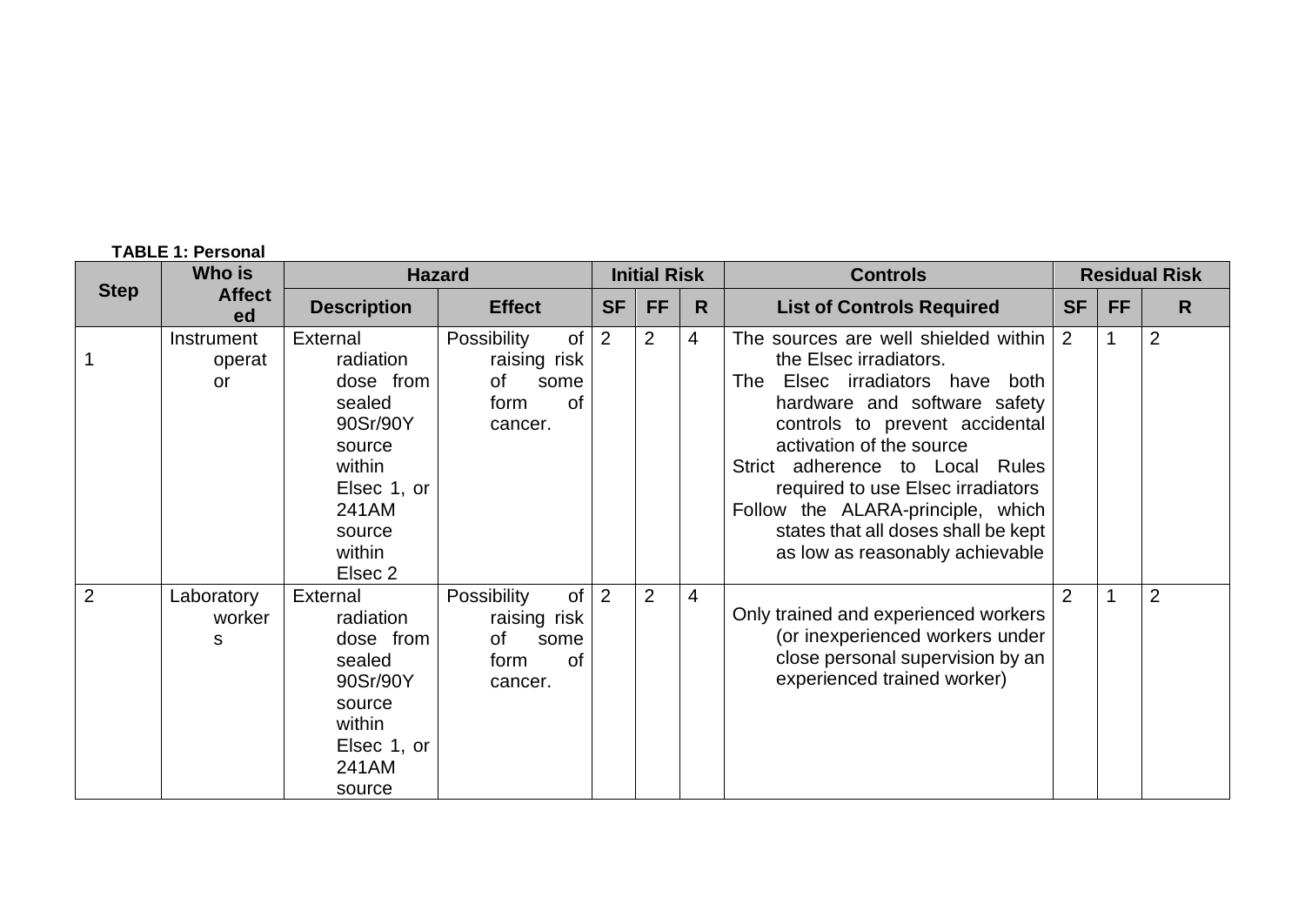|   |                                 | within<br>Elsec 2                                                                                                                              |                                                                          |                |                |                |                                                                                                                                                                                                           |  |  |
|---|---------------------------------|------------------------------------------------------------------------------------------------------------------------------------------------|--------------------------------------------------------------------------|----------------|----------------|----------------|-----------------------------------------------------------------------------------------------------------------------------------------------------------------------------------------------------------|--|--|
| 3 | <b>Estates</b><br><b>Trades</b> | External<br>radiation<br>dose from<br>sealed<br>90Sr/90Y<br>source<br>within<br>Elsec 1, or<br>241AM<br>source<br>within<br>Elsec <sub>2</sub> | Possibility<br>of<br>raising risk<br>of<br>some<br>form<br>0f<br>cancer. | $\overline{2}$ | $\overline{2}$ | 4              | Estates / Tradesmen only permitted<br>access under close supervision<br>by either the DRPS or LRPS                                                                                                        |  |  |
| 4 | Administrati<br>ve staff        | External<br>radiation<br>dose from<br>sealed<br>90Sr/90Y<br>source<br>within<br>Elsec 1, or<br>241AM<br>source                                 | Possibility<br>of<br>raising risk<br>of<br>some<br>form<br>0f<br>cancer. | 2              | $\overline{2}$ | $\overline{4}$ | No need for administrative staff to<br>luminescence<br>access<br>laboratories. Should access be<br>required, it would only be<br>permitted<br>under<br>close<br>supervision by either the DRPS<br>or LRPS |  |  |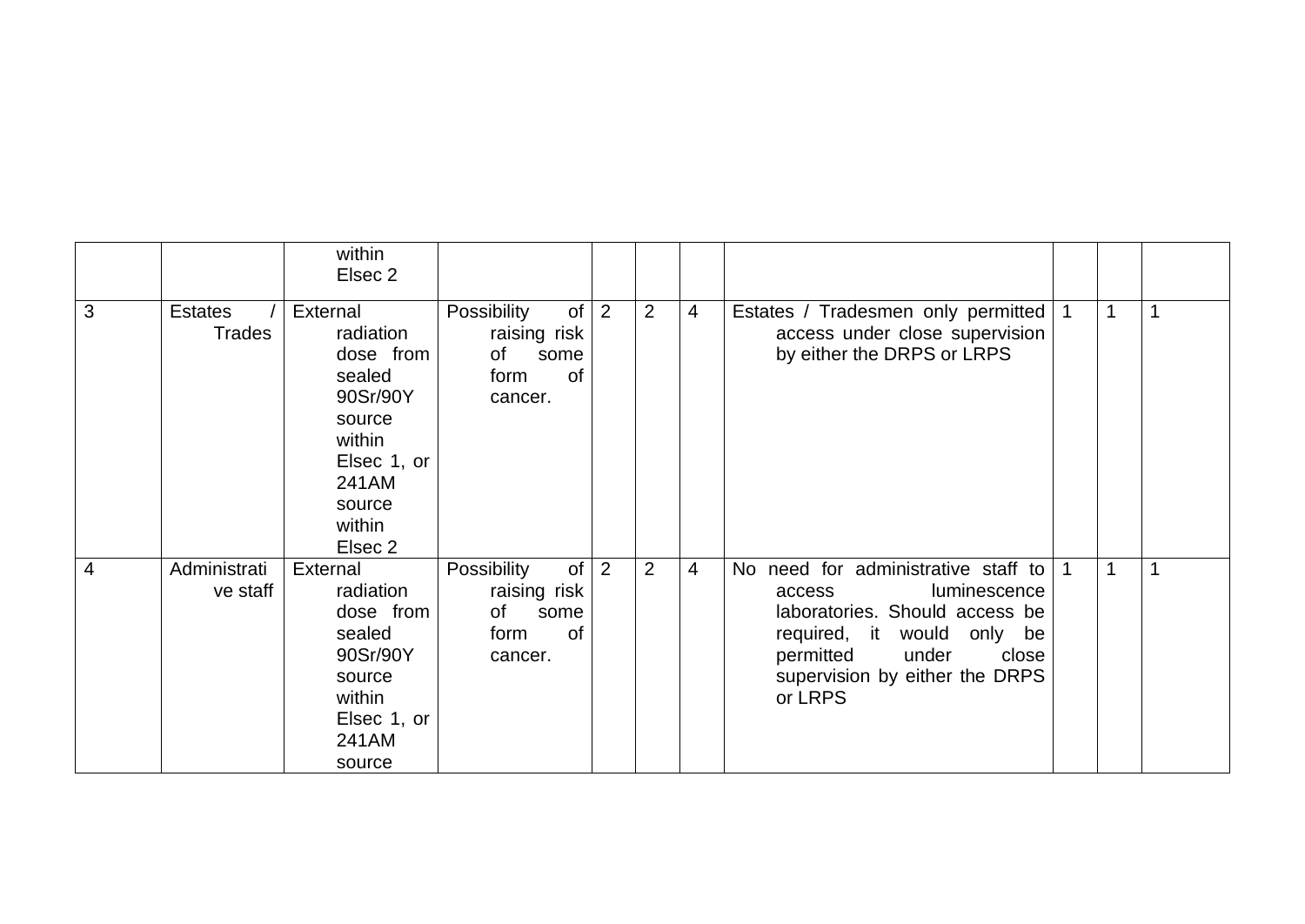|   |          | within<br>Elsec 2                                                                                                                   |                                                                          |                |   |                |                                                                      |   |  |
|---|----------|-------------------------------------------------------------------------------------------------------------------------------------|--------------------------------------------------------------------------|----------------|---|----------------|----------------------------------------------------------------------|---|--|
| 5 | Cleaners | External<br>radiation<br>dose from<br>sealed<br>90Sr/90Y<br>source<br>within<br>Elsec 1, or<br>241AM<br>source<br>within<br>Elsec 2 | Possibility<br>of<br>raising risk<br>of<br>some<br>form<br>0f<br>cancer. | $\overline{2}$ | 2 | $\overline{4}$ | No cleaners are permitted access to<br>the luminescence laboratories | 1 |  |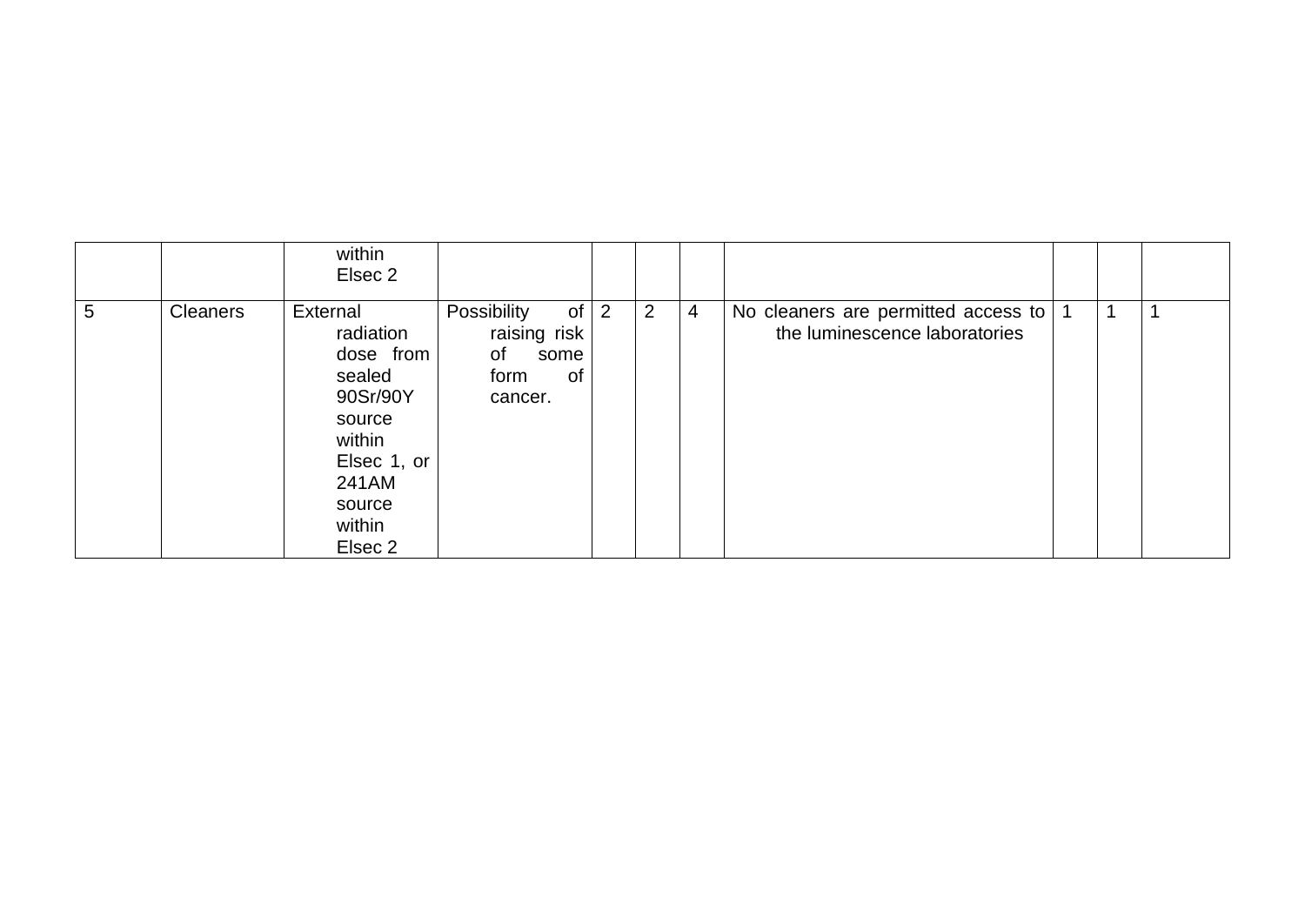| Matrix of Risk Level      |                  |  |                                                          |                                     |                        |                                                         |                        |                          |  |  |
|---------------------------|------------------|--|----------------------------------------------------------|-------------------------------------|------------------------|---------------------------------------------------------|------------------------|--------------------------|--|--|
| Severity Factor (SF)      |                  |  |                                                          |                                     |                        |                                                         |                        |                          |  |  |
| Ê                         | Frequency Factor |  |                                                          | Slightly Harmful<br>(1)             |                        | Harmful (2)                                             | Very<br>Harmful<br>(3) | Extremely Harmful<br>(4) |  |  |
|                           |                  |  | Very Unlikely (1)                                        | 1                                   |                        | $\overline{2}$                                          | 3                      | $\overline{4}$           |  |  |
|                           |                  |  | Unlikely (2)                                             | $\overline{2}$                      |                        | $\overline{4}$                                          | $6\overline{6}$        | $\overline{\mathbf{8}}$  |  |  |
|                           | Possible (3)     |  | $\overline{\mathbf{3}}$                                  |                                     | $\overline{6}$         | 9                                                       | 12                     |                          |  |  |
|                           |                  |  | Probable (4)                                             | 4                                   |                        | $\overline{\mathbf{8}}$                                 | 12                     | 16                       |  |  |
|                           |                  |  | Risk (R) = Frequency factor (FF) x Severity of Harm (SF) |                                     |                        |                                                         |                        |                          |  |  |
| <b>Risk Rating</b><br>(R) |                  |  | Classification                                           |                                     | <b>Action Required</b> |                                                         |                        |                          |  |  |
| $1 - 2$                   |                  |  | Low                                                      |                                     | No additional controls |                                                         |                        |                          |  |  |
| $3 - 4$<br>Acceptable     |                  |  |                                                          | <b>Consider additional controls</b> |                        |                                                         |                        |                          |  |  |
| $6-9$                     |                  |  | Moderate                                                 |                                     |                        | Additional controls to be made                          |                        |                          |  |  |
| $12 - 16$                 |                  |  | <b>High</b>                                              |                                     |                        | Task must not be completed. Look for alternative method |                        |                          |  |  |
|                           |                  |  |                                                          |                                     |                        |                                                         |                        |                          |  |  |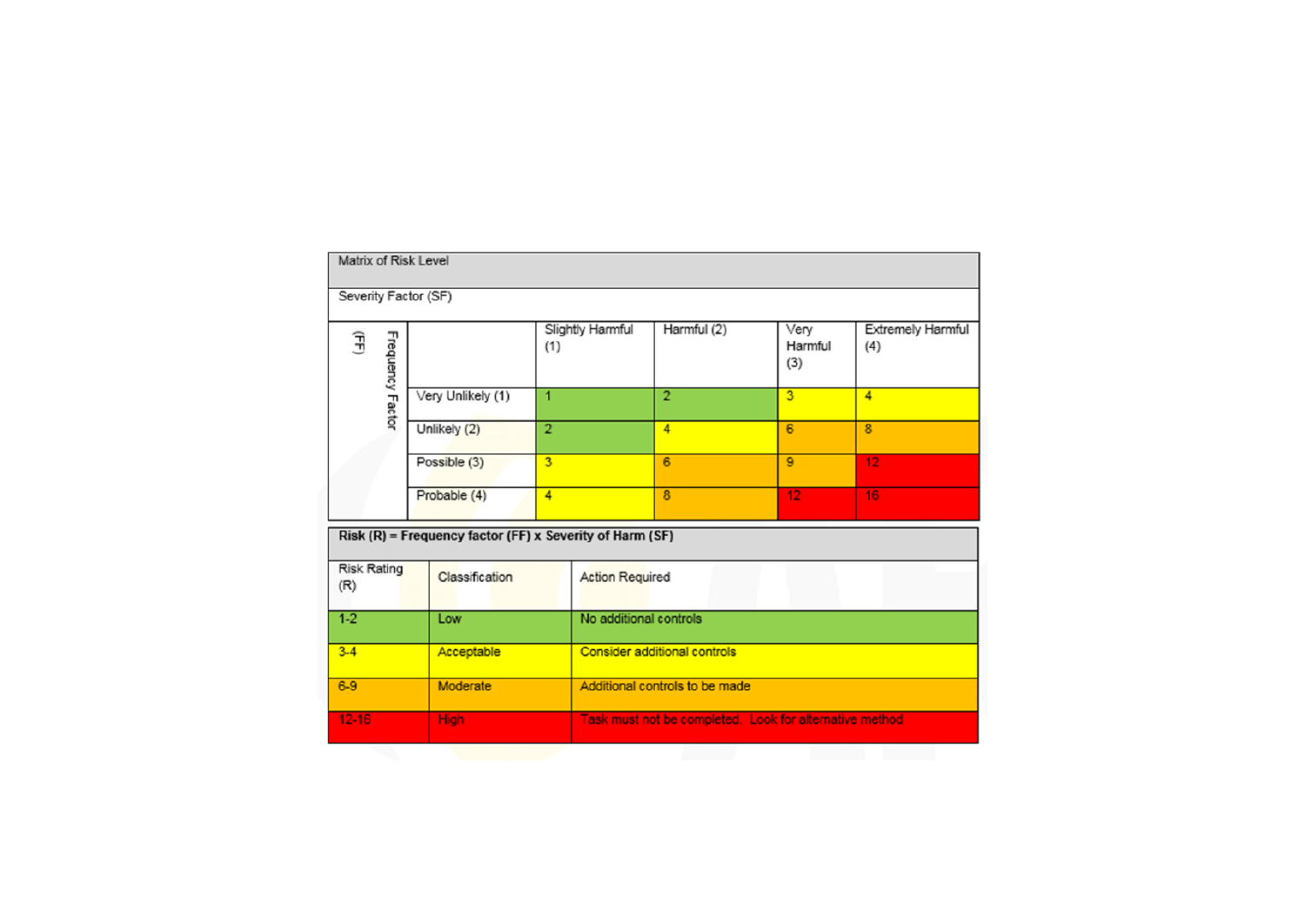# **ACoP Paragraph 71 – Outcomes of the assessment**

#### **71(a) - Actions taken to keep exposures ALARP**

All users to be trained by DRPS and Lab-PI, Dr Tim Kinnaird or LPRS, Dr Aayush **Srivastava** 

# **71(b) - What Engineering Controls, Warning Signals and other Safety Systems are necessary**

Access to luminescence laboratories restricted to trained and experienced workers. The luminescence laboratories remained locked at all times: key holders are the DRPS and LPRS. A key is stored at reception for emergencies: either the DRPS or LPRS must be notified prior to access.

All workers instructed on the Local Laboratory Rules.

#### **71(c) - Whether PPE is appropriate and if so what type**

Laboratory coat

# **71(d) - Dose Constraints**

An investigation action level 0f 0.5 mSv/2 months has been adopted.

#### **71(e) - Protection of female employees**

No special protection required. A separate specialised risk assessment will be undertaken for each expectant mother who wishes to continue working with the Risø readers.

#### **71(f) - Investigation levels**

An investigation action level of 0.5 mSv/2 months has been adopted.

#### **71(g) - Maintenance and testing schedules**

There will be 2 yearly audit of premises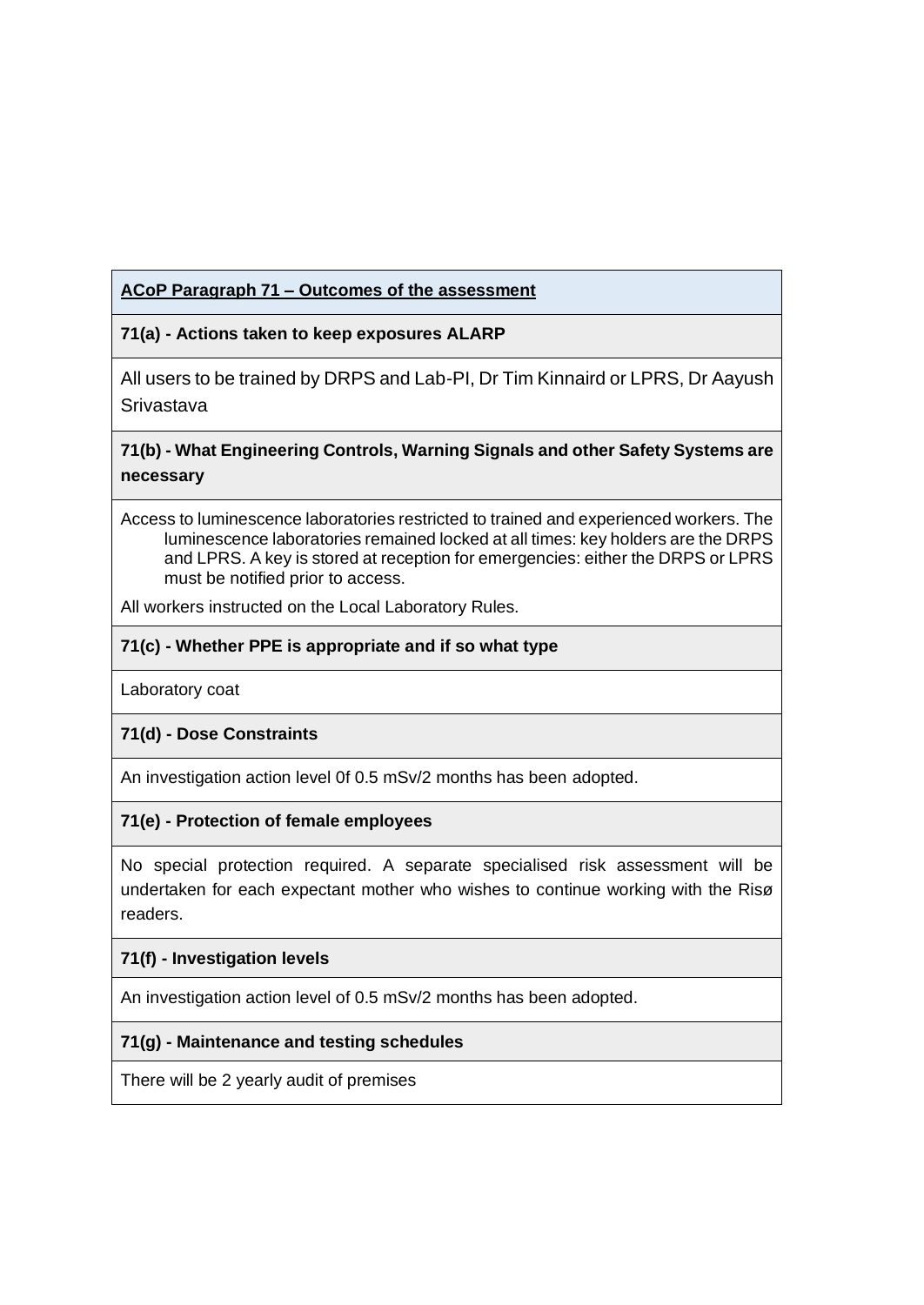| 71(h) - Contingency Plans                                                                                                    |  |  |  |  |  |  |  |  |
|------------------------------------------------------------------------------------------------------------------------------|--|--|--|--|--|--|--|--|
| As identified in Local Rules.                                                                                                |  |  |  |  |  |  |  |  |
| 71(i) - Training needs                                                                                                       |  |  |  |  |  |  |  |  |
| All workers must follow the Local Rules and have received specific induction training to<br>the Elsec irradiators before use |  |  |  |  |  |  |  |  |
| 71(j) - Designation of Controlled and Supervised Areas                                                                       |  |  |  |  |  |  |  |  |
| The Risø Room (annex of room 207) is a Supervised Area                                                                       |  |  |  |  |  |  |  |  |
| 71(k) - Access restrictions and other precautions for designated areas                                                       |  |  |  |  |  |  |  |  |
| Access to the laboratories will be via a lock on the entrance to the room                                                    |  |  |  |  |  |  |  |  |
| 71(I) - Designation of persons                                                                                               |  |  |  |  |  |  |  |  |
| Not required.                                                                                                                |  |  |  |  |  |  |  |  |
| 71(m) - Personal dosimetry                                                                                                   |  |  |  |  |  |  |  |  |
| Whole body dosimeter badges issued to workers.                                                                               |  |  |  |  |  |  |  |  |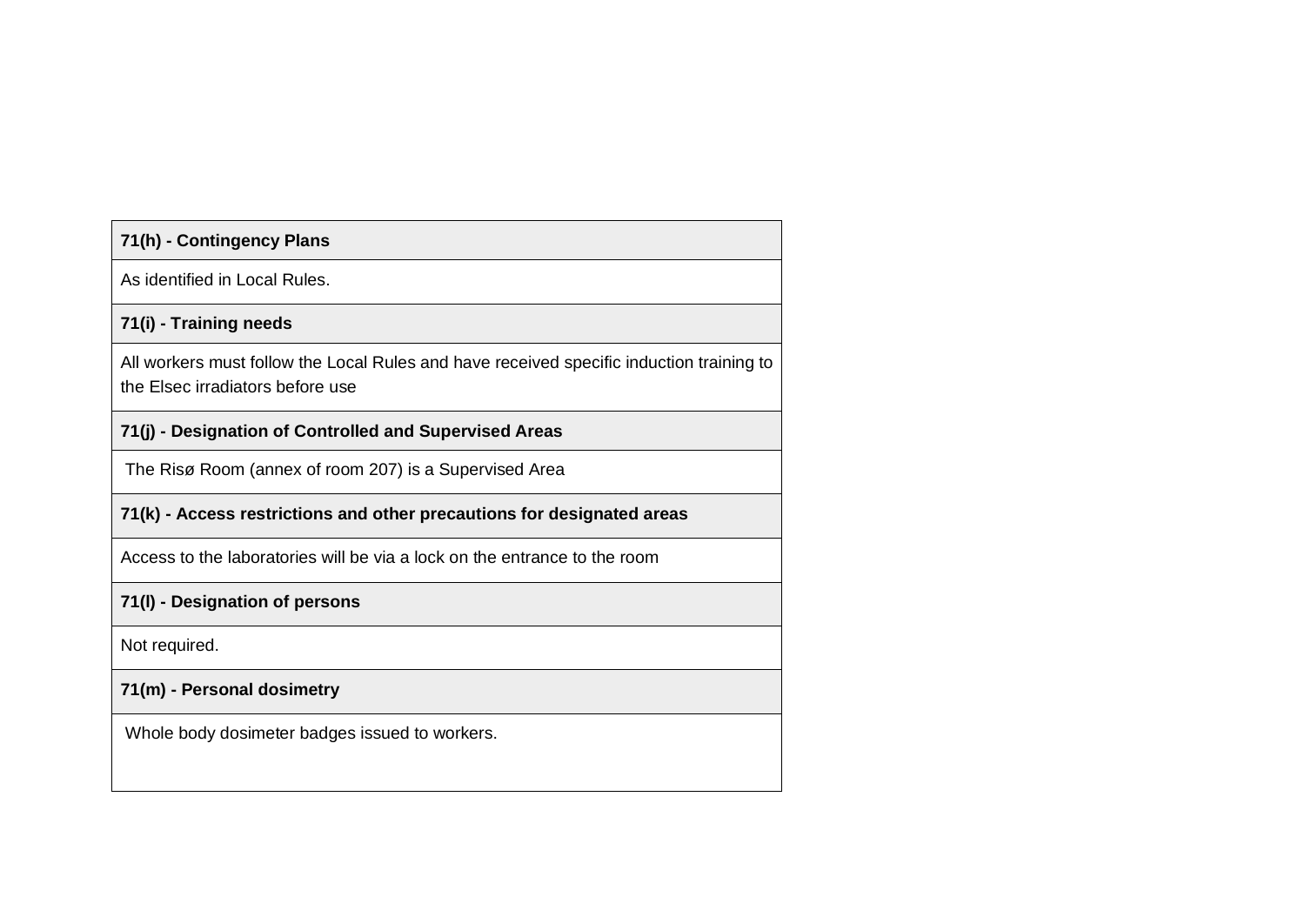**71(n) - Leak testing of radioactive sources**

**71(o) - Responsibilities of managers**

Ensure that Local Rules are followed, and all staff are properly trained

**71(p) – Monitoring / auditing program to ensure compliance with IRR77**

URPA to audit operations every two years

Lead Assessor (sign): Tim Kinnaird, Lab PI and DRPS

 $\overrightarrow{K}$ mair $\overrightarrow{C}$ 

Second Assessor (sign):

M ph ,

Dr Paul Szawlowski, University Radiation Protection Officer and Deputy Director of Environmental, Health and Safety Services (28/05/2021)

Date of Assessment: 12/07//2021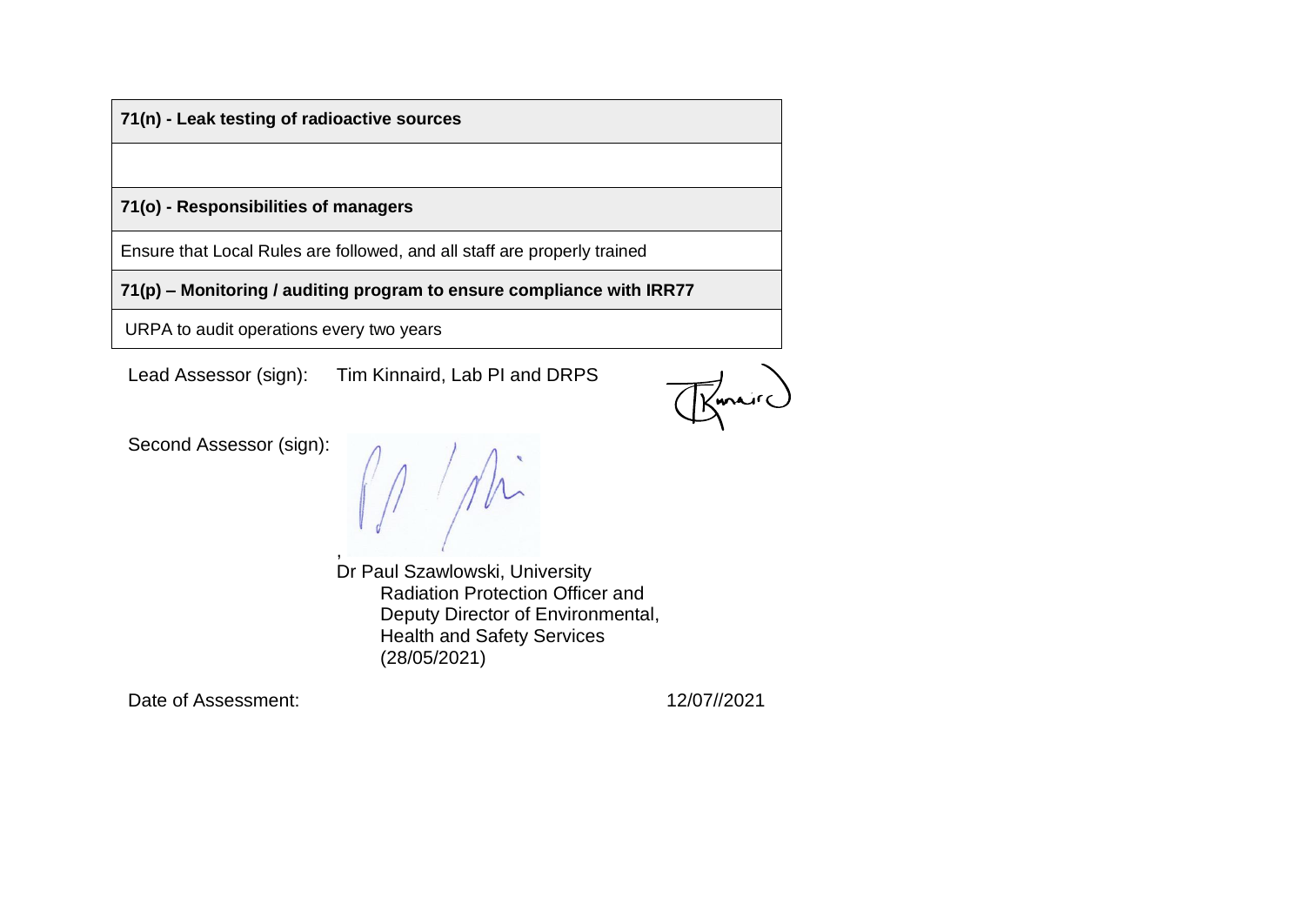# Appendix A: Elsec 1 wipe tests

| A. Source Details              |                           |            |                                  | C. Wipe Test Details                |                                |                                                                    |                |                                 |  |  |  |  |
|--------------------------------|---------------------------|------------|----------------------------------|-------------------------------------|--------------------------------|--------------------------------------------------------------------|----------------|---------------------------------|--|--|--|--|
|                                |                           | Date       | <b>Area Wipe Tested</b>          | <b>Background Counts per Second</b> | Counts per Second on wipe test | <b>Monitor Used</b>                                                | Signs in place | Locking mechanism working (Y/N) |  |  |  |  |
| Radionuclide                   | 90Sr/90Y                  | 25/07/2008 | Edge of source housing           | 10                                  | 10                             | L1210B                                                             | Yes            | Yes                             |  |  |  |  |
| Activity of Source on Arrival  | 3.7 GBq                   | 17/06/2010 | <b>Edge of Source Housing</b>    | $10-12$ cps                         | $10 - 12$                      | Mini 900 44A Probe                                                 | Yes            | Yes                             |  |  |  |  |
| Source Serial Number           |                           | 30/07/2013 | <b>Edge of Source Housing</b>    | 0.1 cps                             | $0.1$ cps                      | EP-15 Geiger Muller Probe- on a Mini 900                           | Yes            | Yes                             |  |  |  |  |
| Description of Equipment       | Beta irradiator           | 30/07/2013 | <b>Edge of Source Housing</b>    | 10-15 cps                           | 10-12 cps                      | Mini monitor 900 with 44A Scintillation probe (Serial Number 3890) | Yes            | Yes                             |  |  |  |  |
| Serial Number of Equipment     | ELSEC <sub>1</sub>        | 17/11/2015 | <b>Edge of Source Housing</b>    | $0.5$ cps                           | $0.5$ cps                      | Geiger Muller Probe- on a Mini 900 (serial number026998)           | Yes            | Yes                             |  |  |  |  |
| Location of Source             | Room 207, Irvine Building | 17/11/2015 | <b>Edge of Source Housing</b>    | 15 cps                              | 15cps                          | Mini monitor 900 with 44A Scintillation probe (Serial Number 3890) | Yes            | Yes                             |  |  |  |  |
| Use                            | Luminesence measurement   | 07/04/2021 | Around source housing            | $3-4$ cps                           | 2 cps                          | Mini monitor with scintillation probe (serial number 027535        | Yes            | Yes                             |  |  |  |  |
| Date of Arrival                | 31-01-1997                | 07/04/2021 | <b>Around the Source Housing</b> | $0.5$ cps                           | $0.5$ cps                      | Mini monitor with Geiger muller probe (serial number 040096)       | Yes            | Yes                             |  |  |  |  |
| Vendor                         |                           |            |                                  |                                     |                                |                                                                    |                |                                 |  |  |  |  |
| Risk Assessment details        | GE 0701 & GE 0201         |            |                                  |                                     |                                |                                                                    |                |                                 |  |  |  |  |
| <b>Source Records</b><br>в.    |                           |            |                                  |                                     |                                |                                                                    |                |                                 |  |  |  |  |
| <b>RSA Registration Number</b> | RSA/C/<br>0070160         |            |                                  |                                     |                                |                                                                    |                |                                 |  |  |  |  |
| First Wipe Test Date           |                           |            |                                  |                                     |                                |                                                                    |                |                                 |  |  |  |  |
| Vendor certificates Available  |                           |            |                                  |                                     |                                |                                                                    |                |                                 |  |  |  |  |
| Comments                       |                           |            |                                  |                                     |                                |                                                                    |                |                                 |  |  |  |  |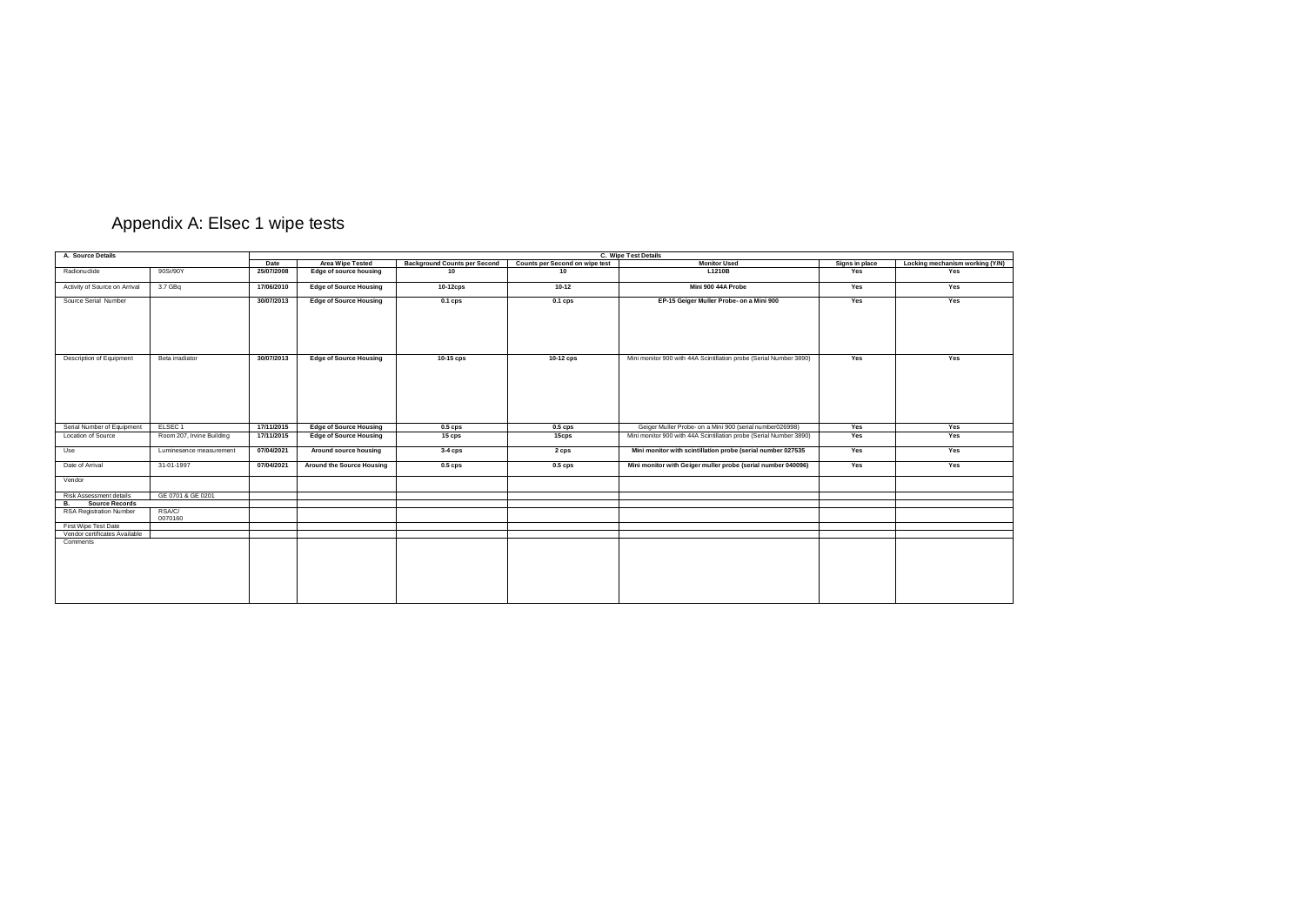# Appendix A contd: Elsec 2 wipe tests

| A. Source Details                  |                           | C. Wipe Test Details |                               |                                     |                                |                                                                    |                |                                 |  |  |  |  |
|------------------------------------|---------------------------|----------------------|-------------------------------|-------------------------------------|--------------------------------|--------------------------------------------------------------------|----------------|---------------------------------|--|--|--|--|
|                                    |                           | Date                 | <b>Area Wipe Tested</b>       | <b>Background Counts per minute</b> | Counts per Minute on wipe test | <b>Monitor Used</b>                                                | Signs in place | Locking mechanism working (Y/N) |  |  |  |  |
| Radionuclide                       | 241Am                     | 25/07/2008           | Edge of source housing        | 10                                  | 12                             | L1210B                                                             | No             | Yes                             |  |  |  |  |
| Activity of Source on Arrival      | 6.734 MBq                 | 17/06/2010           | <b>Edge of Source housing</b> | $10 - 12$                           | $10-12$                        | Mini 900 44A Probe                                                 |                | Yes                             |  |  |  |  |
| Source Serial Number               |                           | 30/07/2013           | <b>Edge of Source Housing</b> | $0.1$ cps                           | $0.1$ cps                      | EP-15 Geiger Muller Probe- on a Mini 900                           | No             | Yes                             |  |  |  |  |
| Description of Equipment           | Alpha irradiator          | 30/07/2013           | <b>Edge of Source Housing</b> | 8-15 cps                            | 8-10 cps                       | Mini monitor 900 with 44A Scintillation probe (Serial Number 3890) | No             | Yes                             |  |  |  |  |
|                                    |                           |                      |                               |                                     |                                |                                                                    |                |                                 |  |  |  |  |
|                                    |                           |                      |                               |                                     |                                |                                                                    |                |                                 |  |  |  |  |
| Serial Number of Equipment         | ELSEC <sub>2</sub>        | 17/11/2015           | <b>Edge of Source Housing</b> | $0.5$ cps                           | $0.5$ cps                      | EP-15 Geiger Muller Probe- on a Mini 900 (Serial Number 026998)    | <b>No</b>      | Yes                             |  |  |  |  |
| Location of Source                 | Room 207, Irvine Building | 17/11/2015           | <b>Edge of Source Housing</b> | 15 cps                              | 15 cps                         | Mini monitor 900 with 44A Scintillation probe (Serial Number 3890) | Yes            | Yes                             |  |  |  |  |
| Use                                | Luminesence measurement   | 07/04/2021           | Around the source housing     | 2 cps                               | 4 cps                          | Mini monitor scintillation probe (serial number 027535)            | Yes            | Yes                             |  |  |  |  |
| Date of Arrival                    | 31/1/1997                 | 07/04/2021           | Around the source hosuing     | 0.5                                 | $0.5$ cps                      | Mini monitor geiger muller probe (serial number 040096)            | Yes            | Yes                             |  |  |  |  |
| Vendor                             |                           |                      |                               |                                     |                                |                                                                    |                |                                 |  |  |  |  |
| Risk Assessment details            | GE 0201                   |                      |                               |                                     |                                |                                                                    |                |                                 |  |  |  |  |
| <b>Source Records</b><br><b>B.</b> |                           |                      |                               |                                     |                                |                                                                    |                |                                 |  |  |  |  |
| RSA Registration Number            | RSA/C/<br>0070160         |                      |                               |                                     |                                |                                                                    |                |                                 |  |  |  |  |
| First Wipe Test Date               |                           |                      |                               |                                     |                                |                                                                    |                |                                 |  |  |  |  |
| Vendor certificates Available      |                           |                      |                               |                                     |                                |                                                                    |                |                                 |  |  |  |  |
| Comments                           |                           |                      |                               |                                     |                                |                                                                    |                |                                 |  |  |  |  |
|                                    |                           |                      |                               |                                     |                                |                                                                    |                |                                 |  |  |  |  |
|                                    |                           |                      |                               |                                     |                                |                                                                    |                |                                 |  |  |  |  |
|                                    |                           |                      |                               |                                     |                                |                                                                    |                |                                 |  |  |  |  |
|                                    |                           |                      |                               |                                     |                                |                                                                    |                |                                 |  |  |  |  |
|                                    |                           |                      |                               |                                     |                                |                                                                    |                |                                 |  |  |  |  |
|                                    |                           |                      |                               |                                     |                                |                                                                    |                |                                 |  |  |  |  |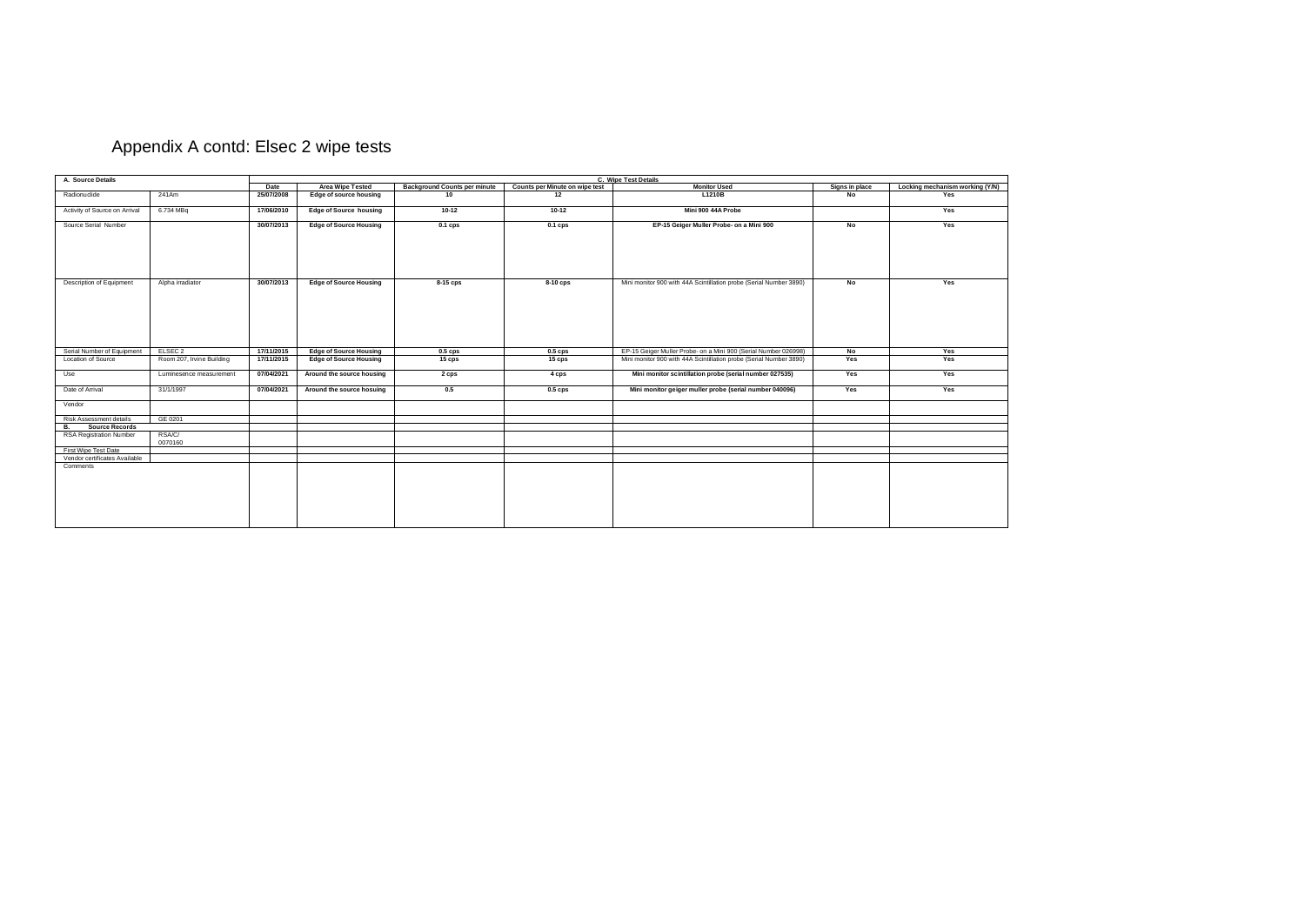Appendix B: Use of automatic ELSEC irradiators for dosing samples for TL and OSL analysis.

- This procedure describes use of automatic 241Am and 90Sr β-irradiators for dosing samples for thermoluminescence (TL) and optically stimulated luminescence analysis (OSL).
- Irradiation of samples is necessary in luminescence dating. The luminescence behaviour of samples exposed to known doses can be compared to the initial behaviour of the same samples to obtain information about the original nature of the material in terms of stored dose, irradiation status, sensitivity etc. Irradiation can take place in either a β or a γ source to comply with validated and standard methods for luminescence dating.
- *Instrumentation*. Two 9022 irradiator systems, manufactured by Littlemore Scientific Engineering (ELSEC), were commissioned in January 1997. Irradiator I is equipped with a 3.70GBq 90Sr β-source and Irradiator II with a 2miCi 241Am β-source. Decay corrections need to be applied regularly (e.g. every 6 months) using the 90Sr half-life of 29.12a.
- Both irradiators are controlled by a single computer and interface unit, which can support up to 14 irradiators. Control software is supplied by the manufacturer. Samples are loaded on an aluminium tray with 64 (8x8) machined positions for 10mm sample discs, with a light tight screw down lid fitted with a rubber o-ring, for safe, dark transport. After irradiation, all samples should be handled under safelight conditions.

#### *Methodology*.

- 1.Control software. Control software has been loaded into the C:\IRRD directory on the control PC. Prior to starting a run, the computer time can be checked in the root directory. From within the IRRD directory, log files (see below) can be accessed and copied to disc. C:\IRRD\irrd starts the program.
- 2. Setup. After the program has been started, both irradiators automatically reset. This does not require the insertion of a sample tray to trigger the microswitches. They reset to the withdraw position (WD) which is between positions 4 and 5 on the tray and has been adjusted when the units were commissioned. Offsets to control the movement of the X-Y stage relative to the sample positions were checked in October 98. It should not be necessary to alter these.
- Once both units have reset, it is possible to change the set-up; Alt-S accesses the set-up screens. The first screen details the number of irradiators installed, their source types, offsets etc. The only parameter on this screen which is likely to need alteration is the Jitter radius (see below). F3 leads to the second set-up screen, where the parameters likely to need alteration are the log file name (and path if desired) and the number of jitter steps. It is recommended that a unique log file name be generated for each irradiation. Ctrl-enter saves changes to the set-up.
- 3. Defining a run. Runs (saved as \*.IRRD dose/time files) define the exposure received by each of the 64 positions on the plate. Runs can be defined either by dose (which requires a dose rate to have been entered at set-up) or by duration of exposure (any non-zero value overrides dose). Alt-E followed by paging down the list of existing runs to \* NEW \* prompts the user to create a name for a new run. The dose screen is then displayed; the user can enter a dose for each position required or press F3 for the duration of exposure screen where there are again 64 positions at which exposures can be entered. Exposures are timed to the nearest second up to a maximum of more than 1 year. Ctrl-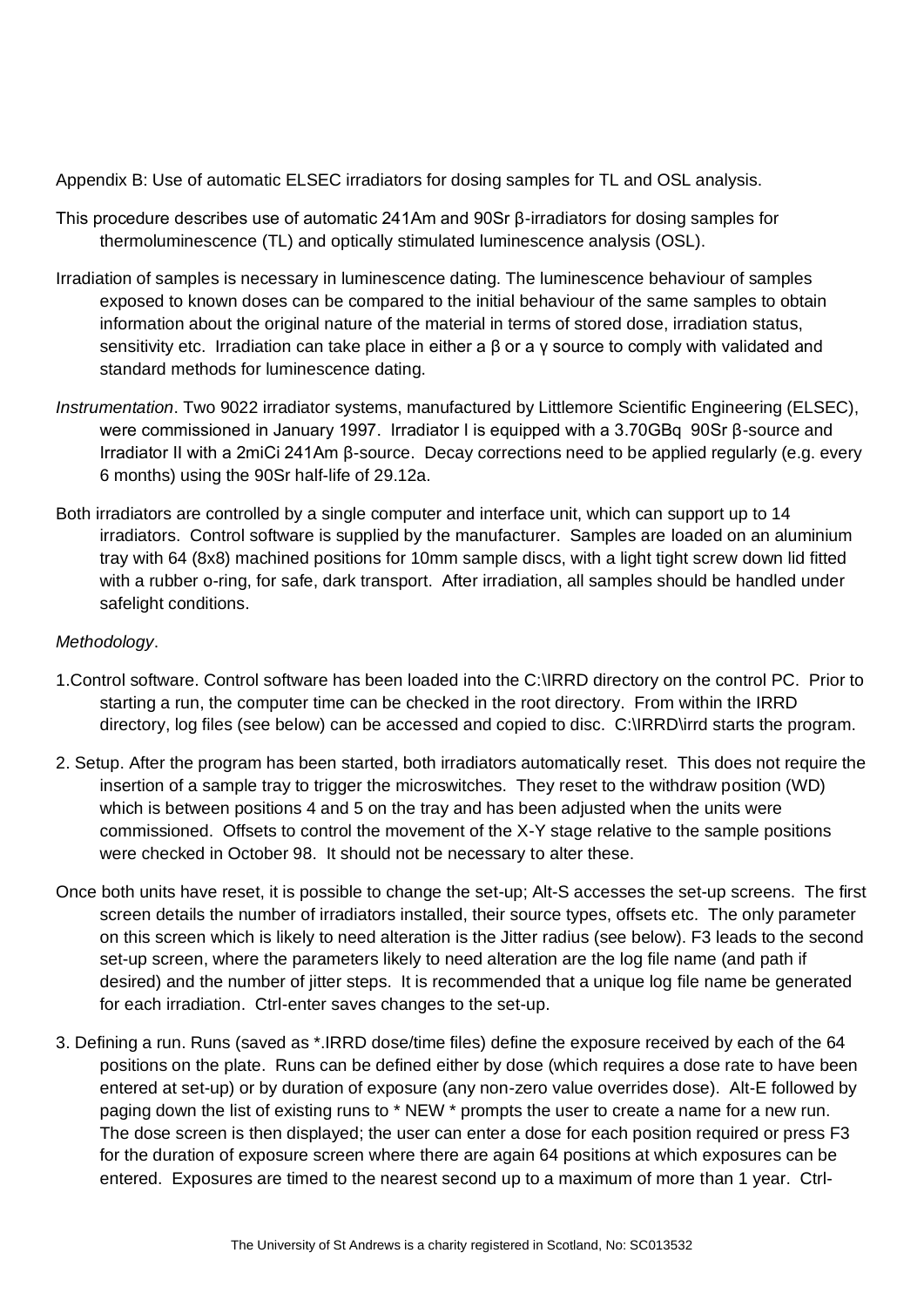enter saves the new run. Existing runs can be edited with Alt-E. It should be noted that the layout of the screens (and the sample tray) is boustrophedon to reflect the motion of the X-Y stage.

- 4. Irradiating a sample tray. Once the control parameters have been set, irradiation can proceed. Discs should be loaded onto the tray to correspond with the run (or vice versa). If the timing of the irradiation is such that the plate is likely to remain in the unit for several hours before removal, it is best to avoid placing discs in positions 4 and 5, nearest to the WD position; there is some evidence of cross-talk. The tray should be inspected visually to ensure that all discs are well located in the recesses. Then the tray should be slid horizontally into the slot at the front of the unit, the flap should be closed and the clips secured.
- The information screen, which displays information about irradiations in progress or recently completed, should be visible. If not, esc or ctrl-enter should return the user to this screen. Alt-N produces a query as to which irradiator is to start a new run; if one is already in use the other is chosen by default. When the irradiator has been chosen, a choice of starting sample is offered. When this has been selected, the list of runs is displayed and the appropriate one can be chosen. The information screen then indicates the name of the run, which irradiator is being used, and the total time to go for the run. This provides a useful check that the
- durations have been entered correctly in the dose/time file. The screen also shows whether the stage is moving or whether it has reached the start position. The number and exposure time of the current sample are also displayed, together with status information. When the stage has reached the correct position for the start sample, the status line changes from MOVING to ARRIVED. An audible click indicates that the source has moved into position, the red light on the control unit is illuminated, and the status line changes to EXPOSING. Time to go for both the sample and the entire run can be seen to be counting down. At the end of exposure, there is another click, the red light is replaced by the amber MOVING light and the status line changes to MOVING. The cycle repeats itself the appropriate number of times.
- At any time, a run can be aborted with Alt-A; this halts the irradiation immediately and returns the stage to the WD position. Alt-H halts the run at the end of the current exposure and returns to WD. After the last programmed exposure, the stage returns to WD. After any of these operations, the status line changes to FINISHED.
- 5. Jittering (Optional). The software incorporates a jittering function. Without jitter, dose at the centre of each disc is significantly greater than at the rim. Jittering aims to overcome this by positioning the source in a series of locations at the corners of polygons. The radius of the polygon and the number of sides can both be specified at set-up, subject to certain restrictions. The time spent at each vertex is equal to the total exposure time divided by the number of jitter steps. The quotient must be at least 10 seconds. Jitter radius must be less than the offsets. A jitter radius of 0 disables the function. If the number of steps is a factor of the total exposure, equal periods are spent at each position and the jittering functions as intended. If, however, there are surplus seconds, these are supposed to be added to the final period. It has been observed that this does not happen. The software is being edited by its author; in the interim it is probably best not to use jittering. If jittering is used, its progress can be monitored on the information screen.
- *Recording requirements*. Use of the irradiations is automatically logged into log files, provided these are named at set-up. If no log file is named, the only information retained is the name of the run, number of the irradiator, time run started, its duration, and its FINISHED status. If a log file is named, that file contains information about the time of every operation except jittering; ie time set-up altered, time run started, time first sample started and finished, etc. Errors are also recorded. If a new log file is not specified for each run, the data